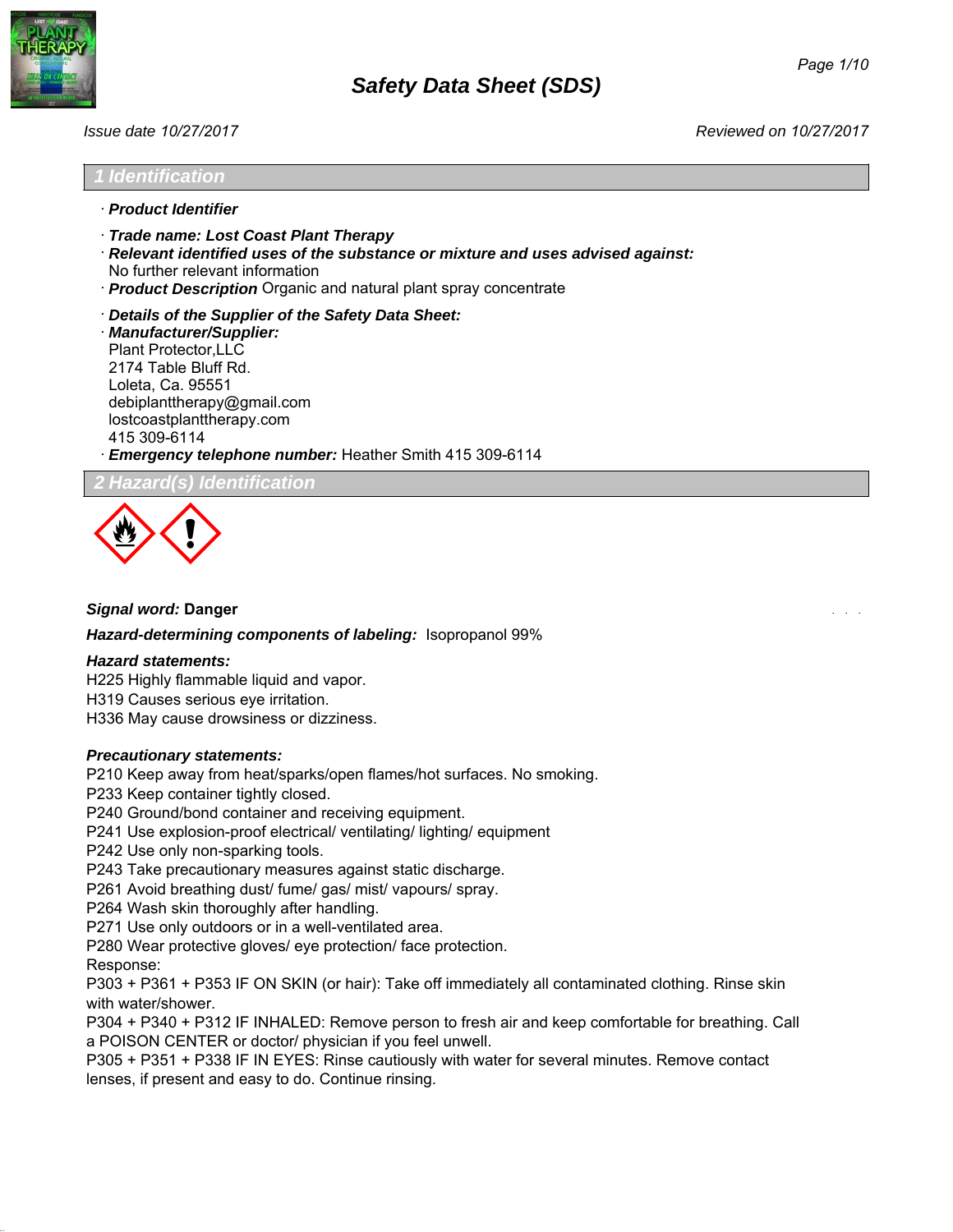# *Safety Data Sheet (SDS)*



*Reviewed on 10/27/2017 Issue date 10/27/2017*

# *Trade name: Lost Coast Plant Therapy*

P337 + P313 If eye irritation persists: Get medical advice/ attention.

P370 + P378 In case of fire: Use dry sand, dry chemical or alcohol resistant foam to extinguish **Storage:**

P403 + P233 Store in a well-ventilated place. Keep container tightly closed.

P403 + P235 Store in a well-ventilated place. Keep cool.

P405 Store locked up.

# **Disposal:**

P501 Dispose of contents/ container to an approved waste dis-posal plant.

# · *Unknown acute toxicity:*

This value refers to knowledge of known, established toxicological or ecotoxicological values.

58 % of the mixture consists of component(s) of unknown toxicity.

- · *Classification system:* NFPA/HMIS Definitions: 0-Least, 1-Slight, 2-Moderate, 3-High, 4-Extreme
- · *NFPA ratings (scale 0 4)*



· *HMIS-ratings (scale 0 - 4)*

**HEALTH**  FIRE REACTIVITY  $\boxed{0}$  Reactivity = 0  $\frac{1}{2}$  Health = 1 3  $Fire = 3$ 

· *Hazard(s) not otherwise classified (HNOC):* None known

| 3 Composition/Information on Ingredients          |        |
|---------------------------------------------------|--------|
| · Non-hazardous components:                       |        |
| $58846-77-8$ Decyl $\beta$ -D-glucopyranoside     | 15-35% |
| 7732-18-5 Water, distilled water, deionized water | 5-10%  |

· *Chemical characterization: Mixtures*

· *Description:* Mixture of substances listed below with non-hazardous additions.

| · Dangerous Components:  |                                                                                                  |           |
|--------------------------|--------------------------------------------------------------------------------------------------|-----------|
| CAS: 8001-22-7           | Soybean oil                                                                                      | 25-50%    |
| $CAS: 67-63-0$           | Isopropyl alcohol                                                                                | 25-50%    |
| RTECS: NT 8050000        | Flam. Liq. 2, H225; $\Diamond$ Eye Irrit. 2A, H319; STOT SE 3, H336                              |           |
| CAS: 77-92-9             | Citric Acid                                                                                      | $< 2.5\%$ |
| <b>RTECS: GE 7350000</b> | $\Diamond$ Skin Irrit. 2, H315; Eye Irrit. 2A, H319                                              |           |
| CAS: 84082-70-2          | Peppermint oil                                                                                   | $< 2.5\%$ |
|                          | Skin Irrit. 2, H315; Eye Irrit. 2A, H319; Skin Sens. 1, H317; Flam. Lig. 4,<br>H <sub>22</sub> 7 |           |
|                          |                                                                                                  |           |

# · *Additional information:*

The exact percentages of the ingredients of this mixture are considered to be proprietary and are withheld in accordance with the provisions of paragraph (i) of §1910.1200 of 29 CFR 1910.1200 Trade Secrets.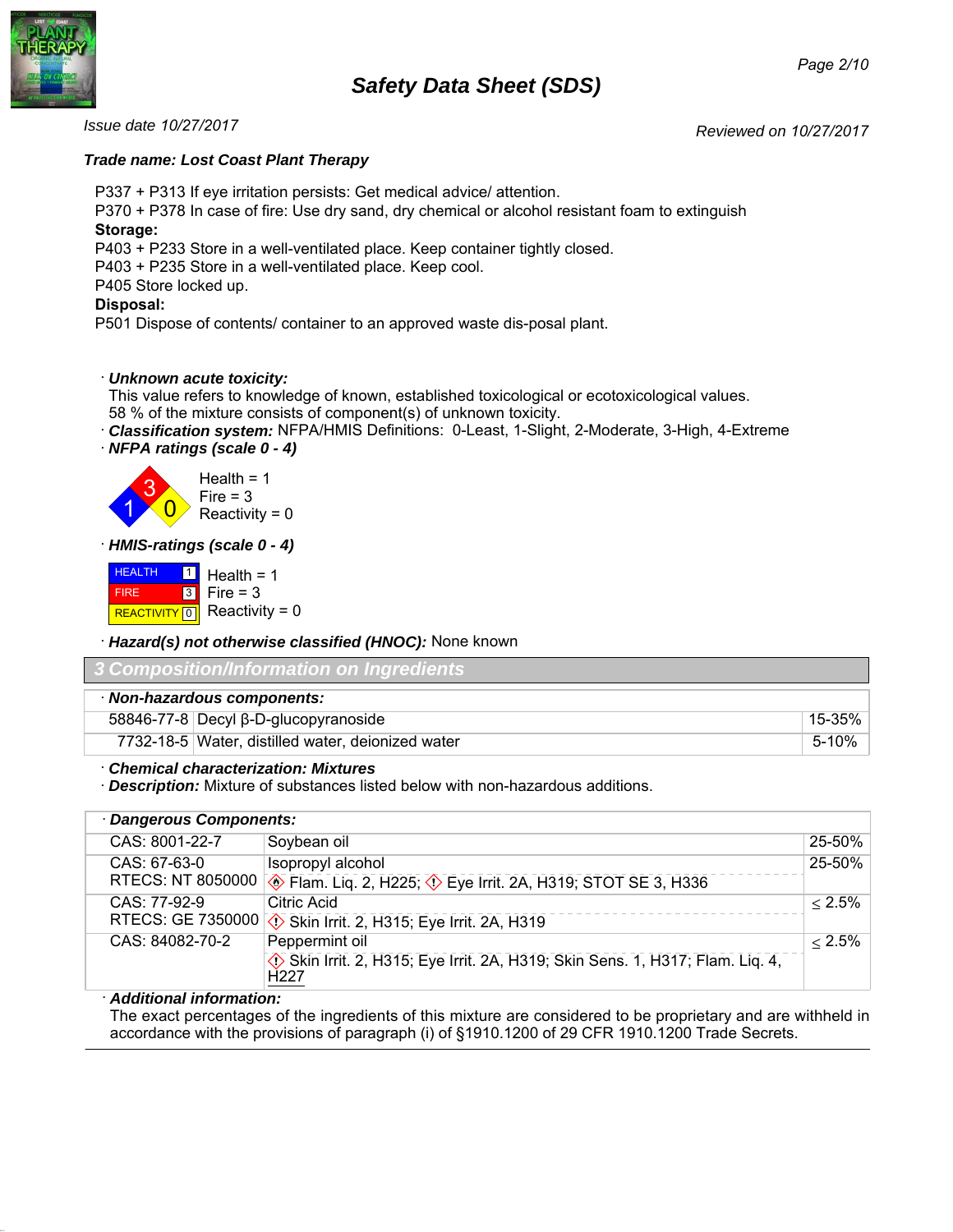

# *Trade name: Lost Coast Plant Therapy*

# *4 First-Aid Measures*

- · *Description of first aid measures:*
- · *After inhalation:* Supply fresh air; consult doctor in case of complaints.
- · *After skin contact:*

Wash with soap and water.

- If skin irritation occurs, consult a doctor.
- · *After eye contact:* Rinse opened eye for several minutes under running water. Then consult a doctor.
- · *After swallowing:* If swallowed and symptoms occur, consult a doctor.
- · *Information for doctor:*
- · *Most important symptoms and effects, both acute and delayed:* No further relevant information available.
- · *Indication of any immediate medical attention and special treatment needed:*
- No further relevant information available.

# *Measures*

- · *Extinguishing media:*
- · *Suitable extinguishing agents:* CO2, sand, extinguishing powder.
- · *For safety reasons unsuitable extinguishing agents:* Water with full jet.
- · *Special hazards arising from the substance or mixture:* No further relevant information available.
- · *Advice for firefighters:*
- · *Protective equipment:*

As in any fire, wear self-contained breathing apparatus pressure-demand (NIOSH approved or equivalent) and full protective gear to prevent contact with skin and eyes.

### *6 Accidental Release Measures*

· *Personal precautions, protective equipment and emergency procedures:*

Wear protective equipment. Keep unprotected persons away.

· *Environmental precautions:* Do not allow to enter sewers/surface or ground water.

- · *Methods and material for containment and cleaning up:*
- Ensure adequate ventilation.

Absorb with liquid-binding material (i.e. sand, diatomite, acid binders, universal binders, sawdust). Dispose contaminated material as waste according to section 13.

· *Reference to other sections:*

See Section 7 for information on safe handling. See Section 8 for information on personal protection equipment. See Section 13 for disposal information.

# · *Protective Action Criteria for Chemicals*

| $PAC-1$ :                     |             |
|-------------------------------|-------------|
| 67-63-0   Isopropyl alcohol   | 400 ppm     |
| $PAC-2$ :                     |             |
| 67-63-0 Isopropyl alcohol     | 2000* ppm   |
| $PAC-3$ :                     |             |
| 67-63-0 Isopropyl alcohol     | 12000** ppm |
| <b>7 Handling and Storage</b> |             |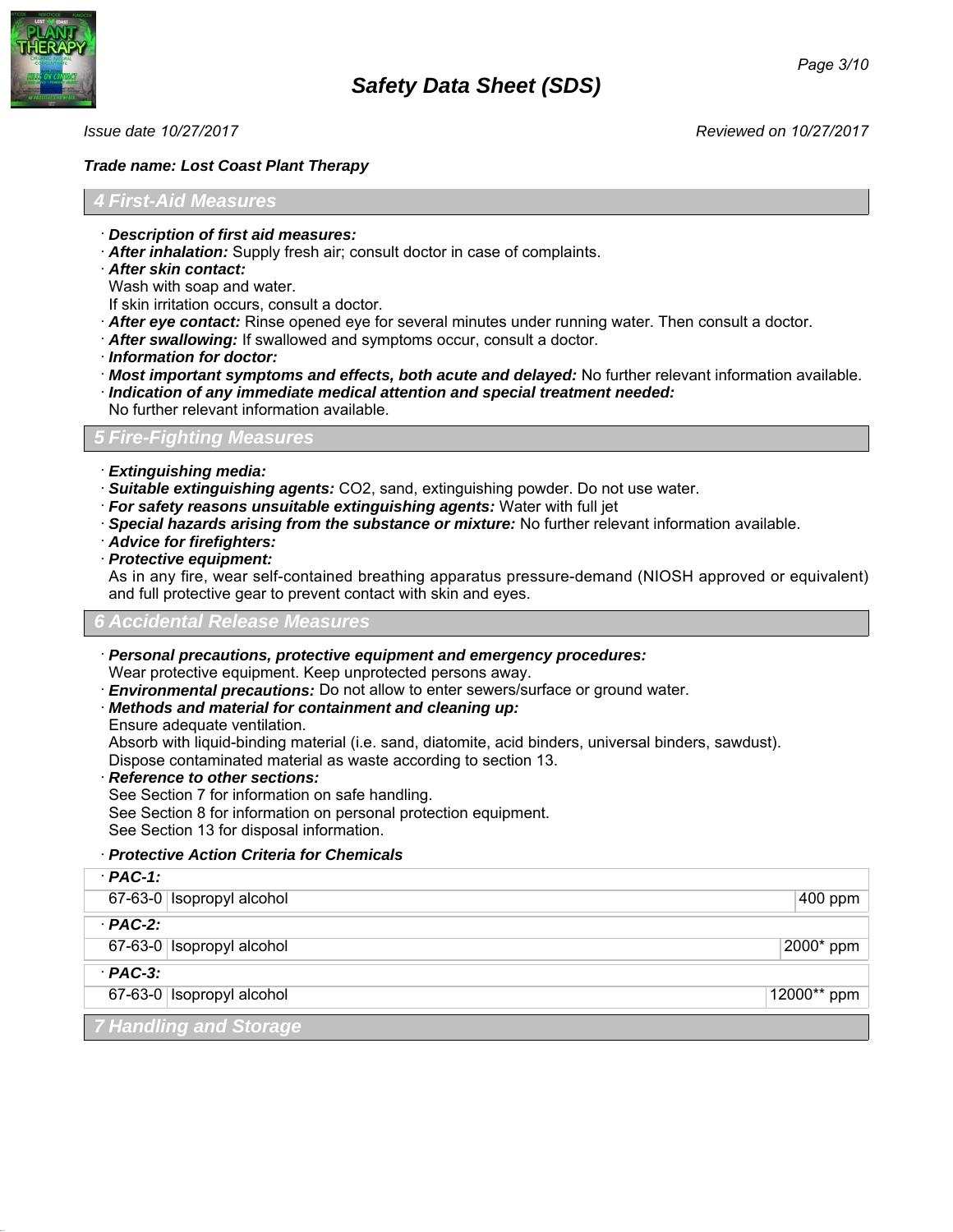



# *Trade name: Lost Coast Plant Therapy*

· *Handling*

· *Precautions for safe handling:* No special precautions are necessary if used correctly. · *Information about protection against explosions and fires:* Keep ignition sources away - Do not smoke. Protect against electrostatic charges.

- · *Conditions for safe storage, including any incompatibilities:*
- · *Storage*
- · *Requirements to be met by storerooms and receptacles:* Store in a cool location.
- · *Information about storage in one common storage facility:* Not required.
- · *Further information about storage conditions:* Keep receptacle tightly sealed.
- Store in cool, dry conditions in well sealed receptacles.
- · *Specific end use(s):* No further relevant information available.

*8 Exposure Controls/Personal Protection*

· *Additional information about design of technical systems:* No further data; see section 7.

### · *Control parameters:*

# · *Components with occupational exposure limits:*

The following constituents are the only constituents of the product which have a PEL, TLV or other recommended exposure limit.

At this time, the other constituents have no known exposure limits.

|            | 8001-22-7 Soybean oil                                                                                        |
|------------|--------------------------------------------------------------------------------------------------------------|
|            | TWA Short-term value: $5 \text{ mg/m}^3$<br>Long-term value: 15 mg/m <sup>3</sup>                            |
|            |                                                                                                              |
|            | 67-63-0 Isopropyl alcohol                                                                                    |
| <b>PEL</b> | Long-term value: 980 mg/m <sup>3</sup> , 400 ppm                                                             |
| <b>REL</b> | Short-term value: 1225 mg/m <sup>3</sup> , 500 ppm<br>Long-term value: 980 mg/m <sup>3</sup> , 400 ppm       |
| TLV        | Short-term value: 984 mg/m <sup>3</sup> , 400 ppm<br>Long-term value: 492 mg/m <sup>3</sup> , 200 ppm<br>BEI |
|            | · Ingredients with biological limit values:                                                                  |
|            | 67-63-0 Isopropyl alcohol                                                                                    |
|            | BEI 40 mg/L<br>Acetone (background, nonspecific)                                                             |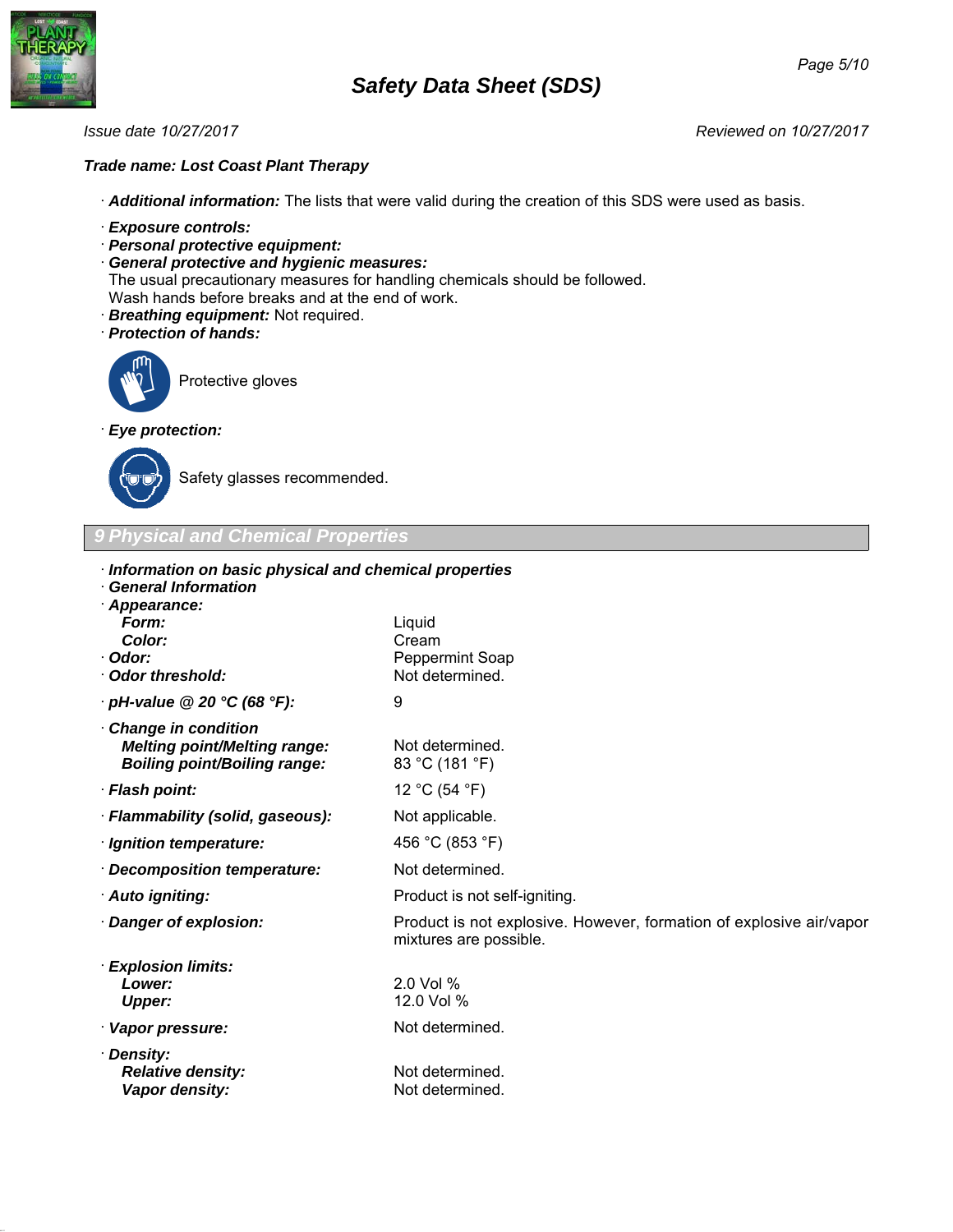

### *Trade name: Lost Coast Plant Therapy*

| <b>Evaporation rate:</b>                                                        | 1RWDDLODEOH                                                   |
|---------------------------------------------------------------------------------|---------------------------------------------------------------|
| · Solubility in / Miscibility with:<br>Water:                                   | <b>1RWDDLODEOH</b>                                            |
| · Partition coefficient (n-octanol/water): Not available                        |                                                               |
| · Viscosity:<br>Dynamic:<br>Kinematic:                                          | Not available.<br>Not available.                              |
| · Solvent content:<br><b>Organic solvents:</b><br>Water:<br><b>VOC</b> content: | 59.2 % by Volume<br>18.6 % by Volume<br>21.4 % by Volume      |
| Solids content:<br>Other information:                                           | 0.8 % by Volume<br>No further relevant information available. |

## *10 Stability and Reactivity*

- · *Reactivity:* No further relevant information available.
- · *Chemical stability:* Stable under normal conditions.
- · *Thermal decomposition / conditions to be avoided:* No decomposition if used according to specifications.
- · *Possibility of hazardous reactions:* No dangerous reactions known.
- · *Conditions to avoid:* No further relevant information available.
- · *Incompatible materials:* No further relevant information available.
- · *Hazardous decomposition products:* No dangerous decomposition products known.

### *11 Toxicological Information*

· *Information on toxicological effects:*

· *Acute toxicity:*

| LD/LC50 values that are relevant for classification: |                           |                                        |  |
|------------------------------------------------------|---------------------------|----------------------------------------|--|
|                                                      | 67-63-0 Isopropyl alcohol |                                        |  |
| Oral                                                 | LD50                      | 5045 mg/kg (Rat)                       |  |
| Dermal                                               | LD50                      | 12800 mg/kg (Rabbit)                   |  |
| Inhalative $\lfloor$ LC50/4 h                        |                           | 30 mg/l (Rat)                          |  |
|                                                      |                           | LC50/96 hours   9640 mg/l (Pimephales) |  |
|                                                      | <b>Proprietary acid</b>   |                                        |  |
| Oral                                                 | LD <sub>50</sub>          | 5040 mg/kg (Mouse)                     |  |
|                                                      |                           | 5400 mg/kg (Rat)                       |  |
| Dermal                                               | LD50                      | >2000 mg/kg (Rat)                      |  |
|                                                      | LC50/48 hrs               | 440 mg/l (Daphnia)                     |  |
| · Primary irritant effect:                           |                           |                                        |  |

· *On the skin:* May cause an allergic skin reaction.

· *On the eye:* Irritating effect.

- · *Additional toxicological information:*
- · *Carcinogenic categories:*

| · IARC (International Agency for Research on Cancer): |  |
|-------------------------------------------------------|--|
|-------------------------------------------------------|--|

67-63-0 Isopropyl alcohol 3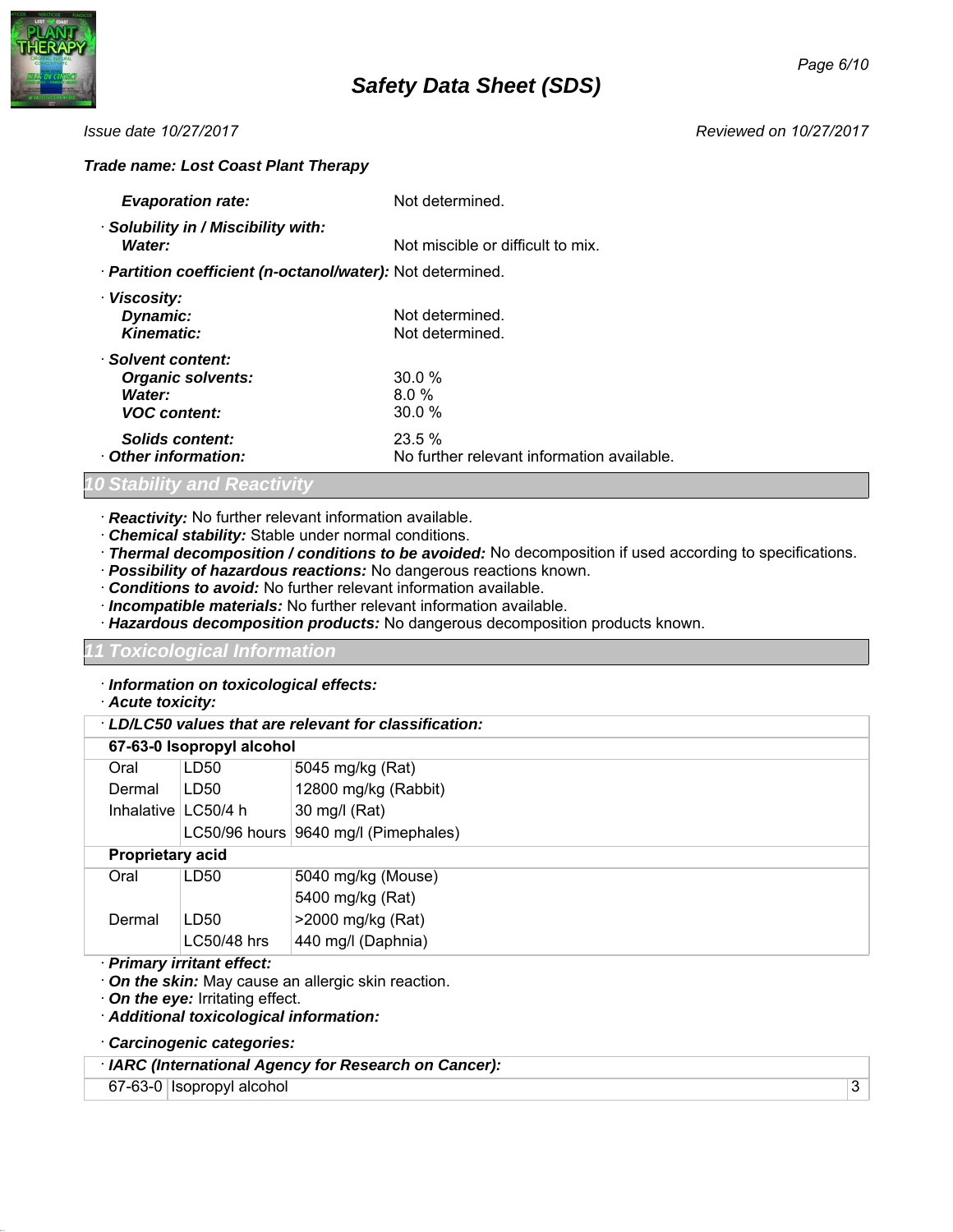

# *Trade name: Lost Coast Plant Therapy*

# · *NTP (National Toxicology Program):*

None of the ingredients are listed.

# · *OSHA-Ca (Occupational Safety & Health Administration):*

None of the ingredients are listed.

# *12 Ecological Information*

- · *Toxicity:*
- · *Aquatic toxicity:*

# **67-63-0 Isopropyl alcohol**

EC50 6851 mg/l (Green algae)

5102 mg/l (Water flea)

### **Proprietary acid**

EC50 1534 mg/l (Daphnia)

- · *Persistence and degradability:* No further relevant information available.
- · *Behavior in environmental systems:*
- · *Bioaccumulative potential:* No further relevant information available.
- · *Mobility in soil:* No further relevant information available.
- · *Additional ecological information:*
- · *General notes:*

Do not allow undiluted product or product that has not been neutralized to reach ground water, water course or sewage system.

- · *Results of PBT and vPvB assessment:*
- · *PBT:* Not applicable.
- · *vPvB:* Not applicable.
- · *Other adverse effects:* No further relevant information available.

# *13 Disposal Considerations*

### · *Waste treatment methods:*

· *Recommendation:*

Observe all federal, state and local environmental regulations when disposing of this material.

- · *Uncleaned packagings*
- · *Recommendation:* Disposal must be made according to official regulations.

# *14 Transport Information*

- · *UN-Number:*
- · *DOT, ADR/ADN, IMDG, IATA*
- · *UN proper shipping name:*
- · *US DOT*
- · *ADR/ADN*
- 

UN1219

Isopropanol UN1219 Isopropanol mixture **ISOPROPANOL (ISOPROPYL ALCOHOL) mixture**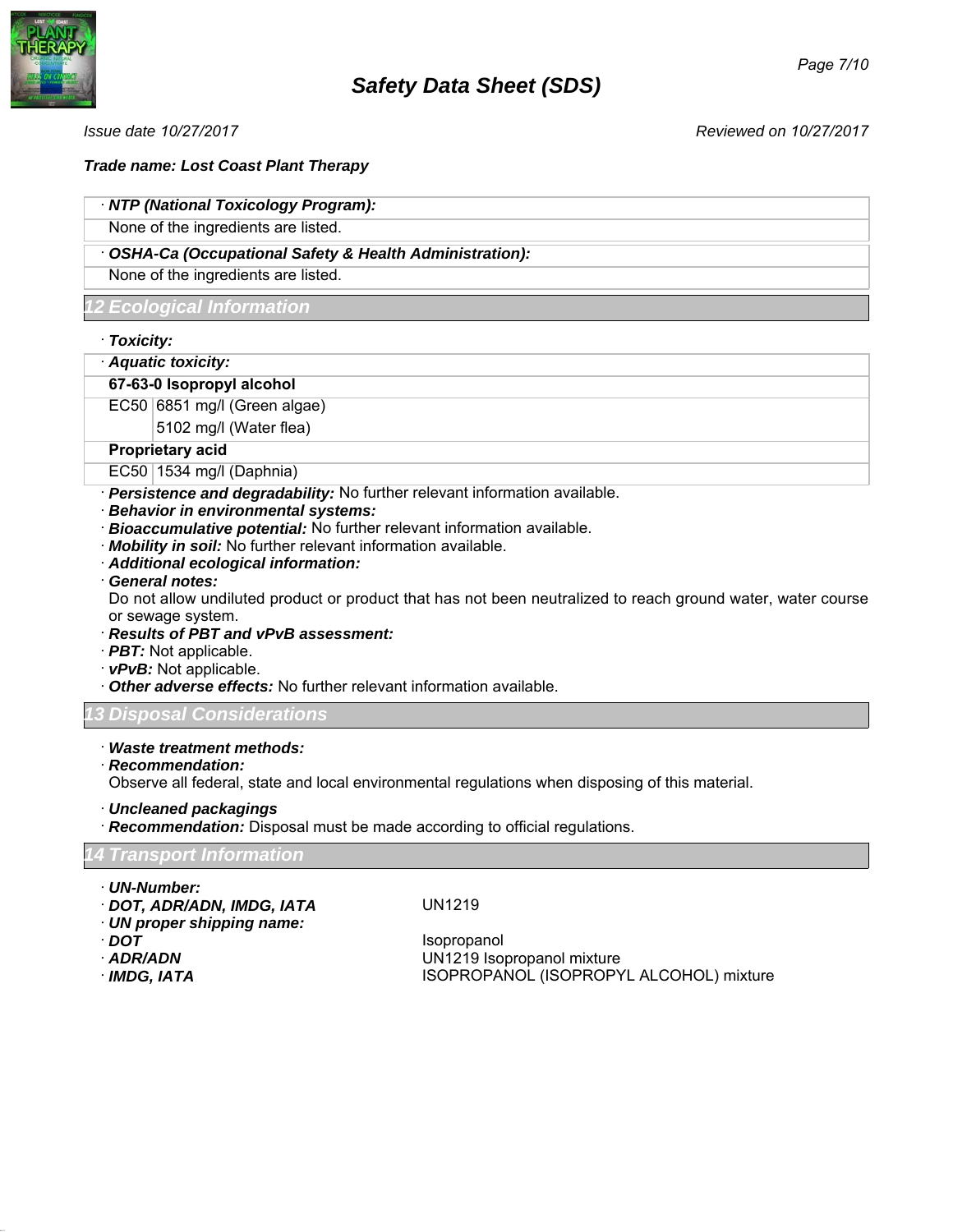

| Issue date 10/27/2017<br>Reviewed on 10/27/2017                                                      |                                                                                                                 |  |
|------------------------------------------------------------------------------------------------------|-----------------------------------------------------------------------------------------------------------------|--|
| <b>Trade name: Lost Coast Plant Therapy</b>                                                          |                                                                                                                 |  |
| · Transport hazard class(es):                                                                        |                                                                                                                 |  |
| · US DOT                                                                                             |                                                                                                                 |  |
|                                                                                                      |                                                                                                                 |  |
| · Class:<br>· Label:                                                                                 | 3 Flammable liquids<br>3                                                                                        |  |
| · ADR/ADN                                                                                            |                                                                                                                 |  |
|                                                                                                      |                                                                                                                 |  |
| · Class:<br>· Label:                                                                                 | 3 (F1) Flammable liquids<br>3                                                                                   |  |
| · IMDG, IATA                                                                                         |                                                                                                                 |  |
|                                                                                                      |                                                                                                                 |  |
| · Class:<br>· Label:                                                                                 | 3 Flammable liquids<br>3                                                                                        |  |
| · Packing group:                                                                                     |                                                                                                                 |  |
| · DOT, ADR/ADN, IMDG, IATA<br>· Environmental hazards:                                               | Ш<br>Not applicable.                                                                                            |  |
| · Special precautions for user:                                                                      | Warning: Flammable liquids 33                                                                                   |  |
| · Danger code (Kemler):                                                                              | $F-E$ , $S-D$                                                                                                   |  |
| · EMS Number:<br>· Stowage Category                                                                  | B                                                                                                               |  |
| · Transport in bulk according to Annex II of Not applicable.<br><b>MARPOL73/78 and the IBC Code:</b> |                                                                                                                 |  |
| · Transport/Additional information:                                                                  |                                                                                                                 |  |
| $\cdot$ DOT<br>· Quantity limitations:                                                               | On passenger aircraft/rail: 5 L On cargo aircraft only: 60 L                                                    |  |
| · Limited Quantity:                                                                                  | 1L                                                                                                              |  |
| · ADR/ADN                                                                                            |                                                                                                                 |  |
| <b>Excepted quantities (EQ):</b>                                                                     | Code: E2<br>Maximum net quantity per inner packaging: 30 ml<br>Maximum net quantity per outer packaging: 500 ml |  |
| $\cdot$ IMDG                                                                                         |                                                                                                                 |  |
| · Limited quantities (LQ):<br>· Excepted quantities (EQ):                                            | 1L<br>Code: E2                                                                                                  |  |
|                                                                                                      | Maximum net quantity per inner packaging: 30 ml                                                                 |  |
| · UN "Model Regulation":                                                                             | Maximum net quantity per outer packaging: 500 ml<br>UN 1219 ISOPROPANOL MIXTURE, 3, II                          |  |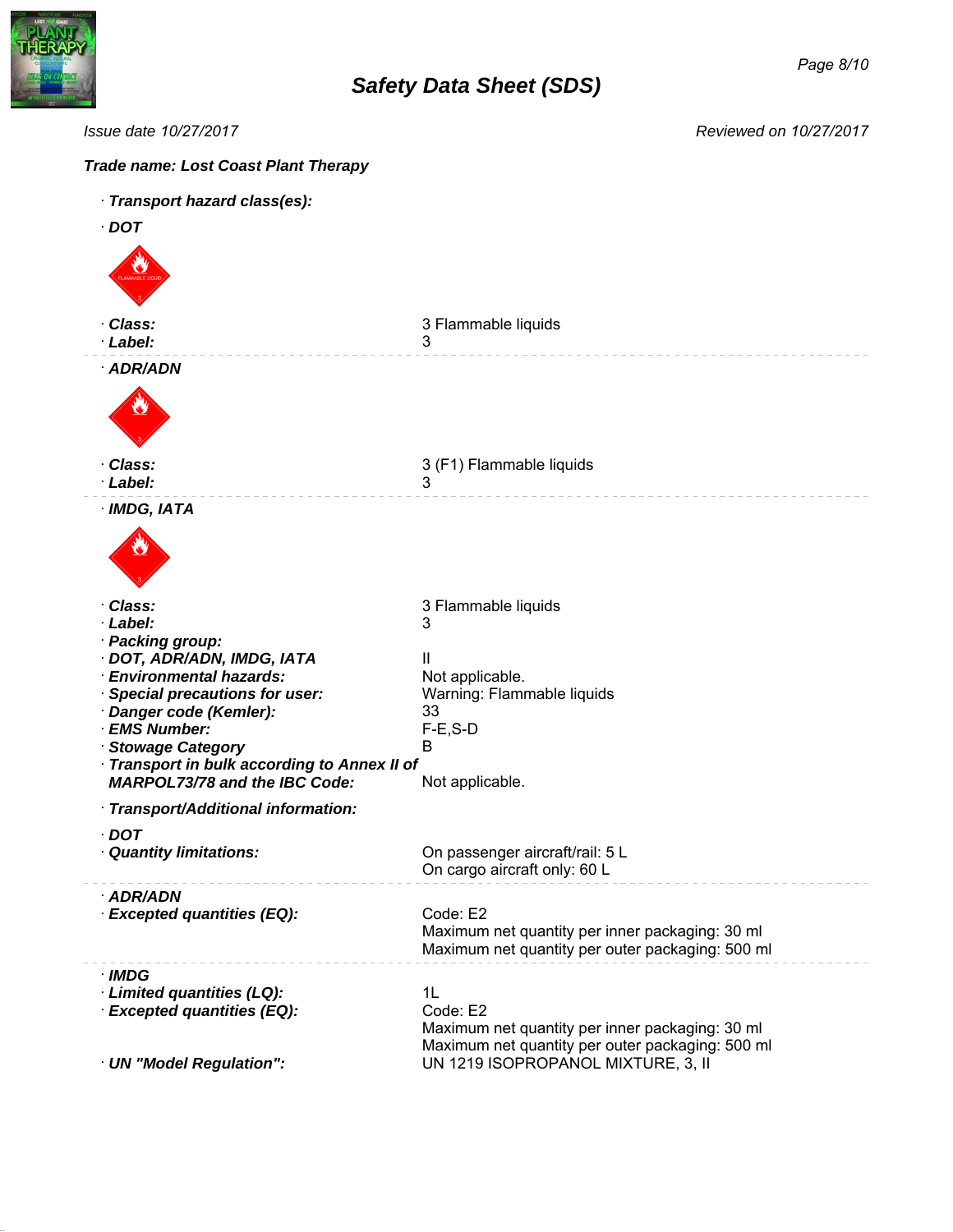

*Trade name: Lost Coast Plant Therapy*

| <b>5 Regulatory Information</b>                                                                                                                              |                |
|--------------------------------------------------------------------------------------------------------------------------------------------------------------|----------------|
| · Safety, health and environmental regulations/legislation specific for the substance or mixture:<br><b>SARA (Superfund Amendments and Reauthorization):</b> |                |
| Section 355 (extremely hazardous substances):                                                                                                                |                |
| None of the ingredients are listed.                                                                                                                          |                |
| Section 313 (Specific toxic chemical listings):                                                                                                              |                |
| 67-63-0 Isopropyl alcohol                                                                                                                                    |                |
| TSCA (Toxic Substances Control Act):                                                                                                                         |                |
| 8001-22-7 Soybean oil                                                                                                                                        |                |
| 67-63-0 Isopropyl alcohol                                                                                                                                    |                |
| Proprietary acid                                                                                                                                             |                |
| 7732-18-5 Water, distilled water, deionized water                                                                                                            |                |
| <b>California Proposition 65:</b>                                                                                                                            |                |
| Chemicals known to cause cancer:                                                                                                                             |                |
| None of the ingredients are listed.                                                                                                                          |                |
| Chemicals known to cause reproductive toxicity for females:                                                                                                  |                |
| None of the ingredients are listed.                                                                                                                          |                |
| Chemicals known to cause reproductive toxicity for males:                                                                                                    |                |
| None of the ingredients are listed.                                                                                                                          |                |
| Chemicals known to cause developmental toxicity:                                                                                                             |                |
| None of the ingredients are listed.                                                                                                                          |                |
| · New Jersey Right-to-Know List:                                                                                                                             |                |
| 67-63-0 Isopropyl alcohol                                                                                                                                    |                |
| · New Jersey Special Hazardous Substance List:                                                                                                               |                |
| 67-63-0 Isopropyl alcohol                                                                                                                                    | F <sub>3</sub> |
| · Pennsylvania Right-to-Know List:                                                                                                                           |                |
| 8001-22-7 Soybean oil                                                                                                                                        |                |
| 67-63-0 Isopropyl alcohol                                                                                                                                    |                |
| · Pennsylvania Special Hazardous Substance List:                                                                                                             |                |
| 67-63-0   Isopropyl alcohol                                                                                                                                  | Е              |
| · Carcinogenic categories:                                                                                                                                   |                |
| <b>EPA (Environmental Protection Agency):</b>                                                                                                                |                |
| None of the ingredients are listed.                                                                                                                          |                |
| · TLV (Threshold Limit Value established by ACGIH):                                                                                                          |                |
| 67-63-0 Isopropyl alcohol                                                                                                                                    | A4             |
| · NIOSH-Ca (National Institute for Occupational Safety and Health):                                                                                          |                |
| None of the ingredients are listed.                                                                                                                          |                |
| CHS label elements                                                                                                                                           |                |

· *GHS label elements*

The product is classified and labeled according to the Globally Harmonized System (GHS).